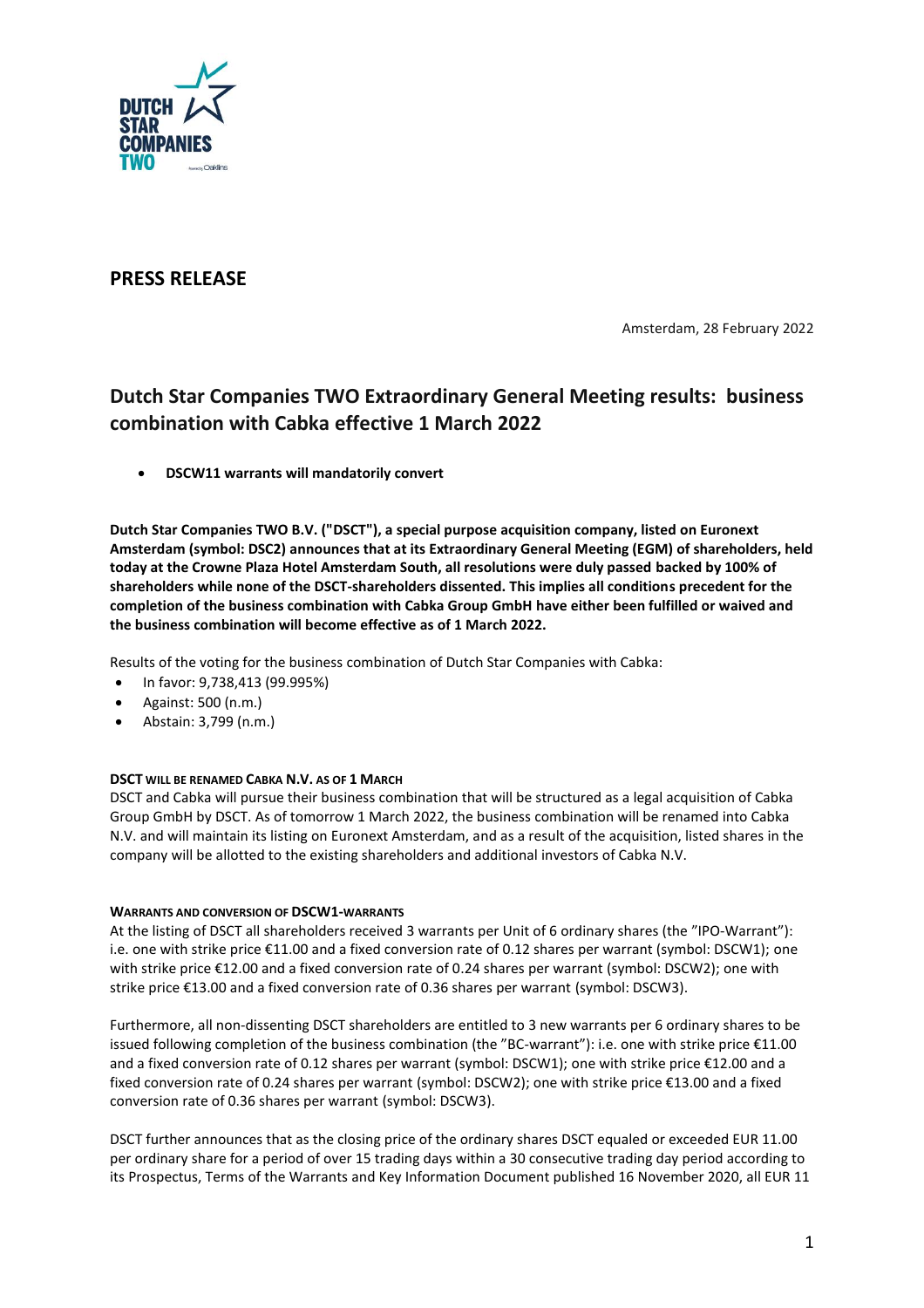

warrants (symbol: DSCW1), become subject to mandatory conversion immediately after completion of the business combination. As a result, all DSCW1 warrants, both issued at the IPO and to be issued at the completion of the business combination, will be automatically converted into ordinary shares at the conversion rate (the "Mandatory Conversion") of 0.12 shares per warrant. The conversion terms of the other two warrants at EUR 12 (symbol: DSCW2) and EUR 13 (symbol: DSCW3) have not yet been met and will continue to list as Cabka warrants.

This implies that all existing DSCW1-warrants owned on 3 March 2022, as well as the DSCW1 BC-warrant to be issued at registration date 3 March, will be automatically converted into new ordinary shares Cabka N.V.. The conversion rate will be 0.12 warrants per ordinary share and the price due per ordinary share EUR 0.10. Both conversions will be rounded down to full shares Cabka N.V. and any remaining warrants will cease to exist. The DSCW1 warrant will be delisted due to conversion as of 4 March 2022.

# **SHAREHOLDINGS AS OF 4 MARCH**

Following completion of the transaction, with none of the DSCT shareholder making use of the opportunity to sell back their shares (as dissenting shareholders), and the mandatory conversion of the DSCW1 warrants and special shares, the total number of issued Cabka ordinary shares as per Record Date 4 March 2022 will be 24,374,711.

Post listing and post DSCW1 conversion, former DSCT shareholders will hold approximately 47% of the Cabka shares. Further, the founder of Cabka, via RAM.ON Finance GmbH will hold approximately 45.8% of Cabka ordinary shares outstanding, the DSC Executive Directors 5.6% and Cabka Key Employees 1.6%. All these parties are subject to a 365-day lock-up starting at the completion of the transaction (i.e. expiring on 28 February 2023). The lockups are subject to certain customary carve-outs.

#### **PRESS AND INVESTOR INFORMATION**

David Brilleslijper, Comprehensive Strategies, +31 (0)6 10942514, [david@comprehensivestrategies.nl](mailto:david@comprehensivestrategies.nl)

Investor information Dutch Star Companies TWO: David van Ass and Derk Hoek: +31(0)20 – 4161303

# **RATIONALE FOR BUSINESS COMBINATION**

The business combination offers Cabka the inflow of additional funds to support and accelerate growth of Cabka. Funds that can be especially used for the funding of investments and sales and marketing expansion in Europe and the US, as well as to strengthen research and development, further vertical integration and possible selective value enhancing acquisitions. All to ensure Cabka remains leading in the circular production of reusable plastic pallets and large containers. Furthermore, a listing on Euronext Amsterdam significantly enhances Cabka's profile towards (potential) clients, employees and other stakeholders and creates a new long-term shareholder base, provides the means to further incentivize key employees and attract new talent, and allows for acquisition currency. The transaction offers Cabka immediate additional funds to capture current growth opportunities and can fuel the strategy and growth path in the long run.

#### **ABOUT CABKA**

Cabka is in the business of recycling plastics from post-consumer and post-industrial waste into innovative reusable pallets- and large container solutions enhancing logistics chain sustainability. Cabka is leading the industry in its integrated approach closing the loop from waste, to recycling, to manufacturing. Backed by its own innovation center it has the rare industry knowledge, capability, and capacity of making maximum use bringing recycled plastics back in the production loop at attractive returns. Cabka is fully equipped to exploit the full value chain from waste to end-products.